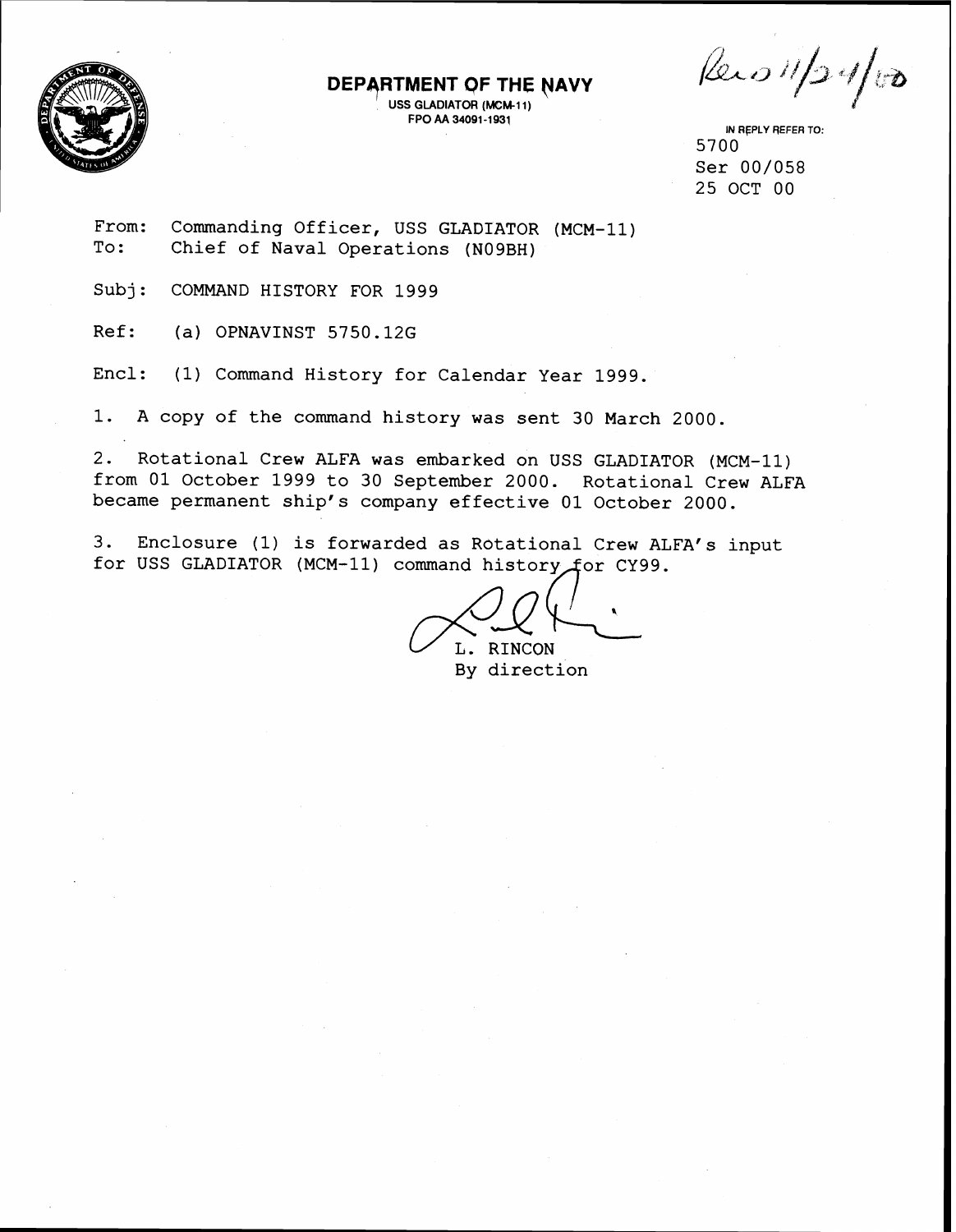



DEPARTMENT OF THE NAVY USS GLADIATOR (MCM-11) FPO AA 34091-1931

IN REPLY FEFER TO:

5750 SerOO/ 30 Mar 00

From: Commanding Officer, MCM Rotational Crew ALFA To: Director of Naval History, Washington Navy Yard, Washington DC 20374-0571

Subj: COMMAND HISTORY

Ref: (a) OPNAVINST 5750.12G

Encl: (1) Copy of Command's History for Calendar Year 1999.

- (2) Disk Copy of Command's History for Calendar Year 1999.
	- (3) Welcome Aboard Pamphlet.
	- (4) Previous Commanding Officer's Photo and Biography.
- 1. Per reference (a), enclosures (1) through (4) are forwarded.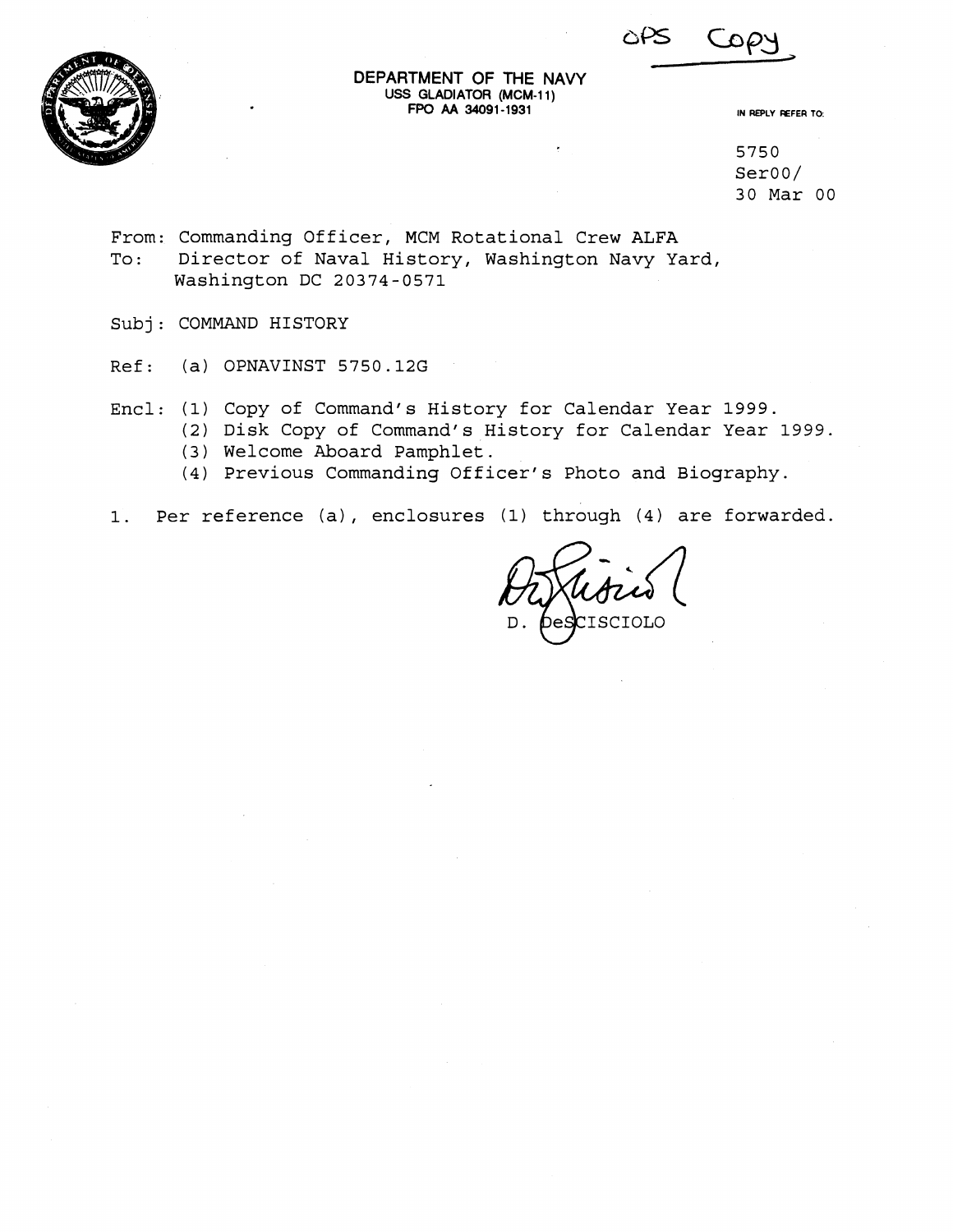# · COMMAND COMPOSITION AND ORGANIZATION

- 1. Command Title: MCM Rotational Crew ALFA
- 2. UIC: 39459
- 3. Mission: MCM Rotational Crew ALFA is one of eight crews that rotate between Mine Countermeasure (MCM) ships homported in Ingleside, Texas and forward deployed to the Arabian Gulf in Bahrain. These ships are designed to locate and destroy mines; principally in coastal waters, choke points, and critical overseas areas.
- 4. ISIC: Commander, Mine Countermeasures Squadron THREE
- 5. Units under ALFA'S control:
	- A. USS DEXTROUS (MCM 13) January 1, 1999 through June 2, 1999. Manama, Bahrain.
	- B. USS GLADIATOR (MCM 11) October 1, 1999 through December 31, 1999. Ingleside, Texas.
- 6. Unit Commander: LCDR Brian J. Shanahan, USN
- 7. Permanent Duty Station: Naval Station Ingleside (Texas)

8. 1999 Sailor of the year: EMl(SW)

9. 1999 Junior Sailor of the Year: SK2(SW)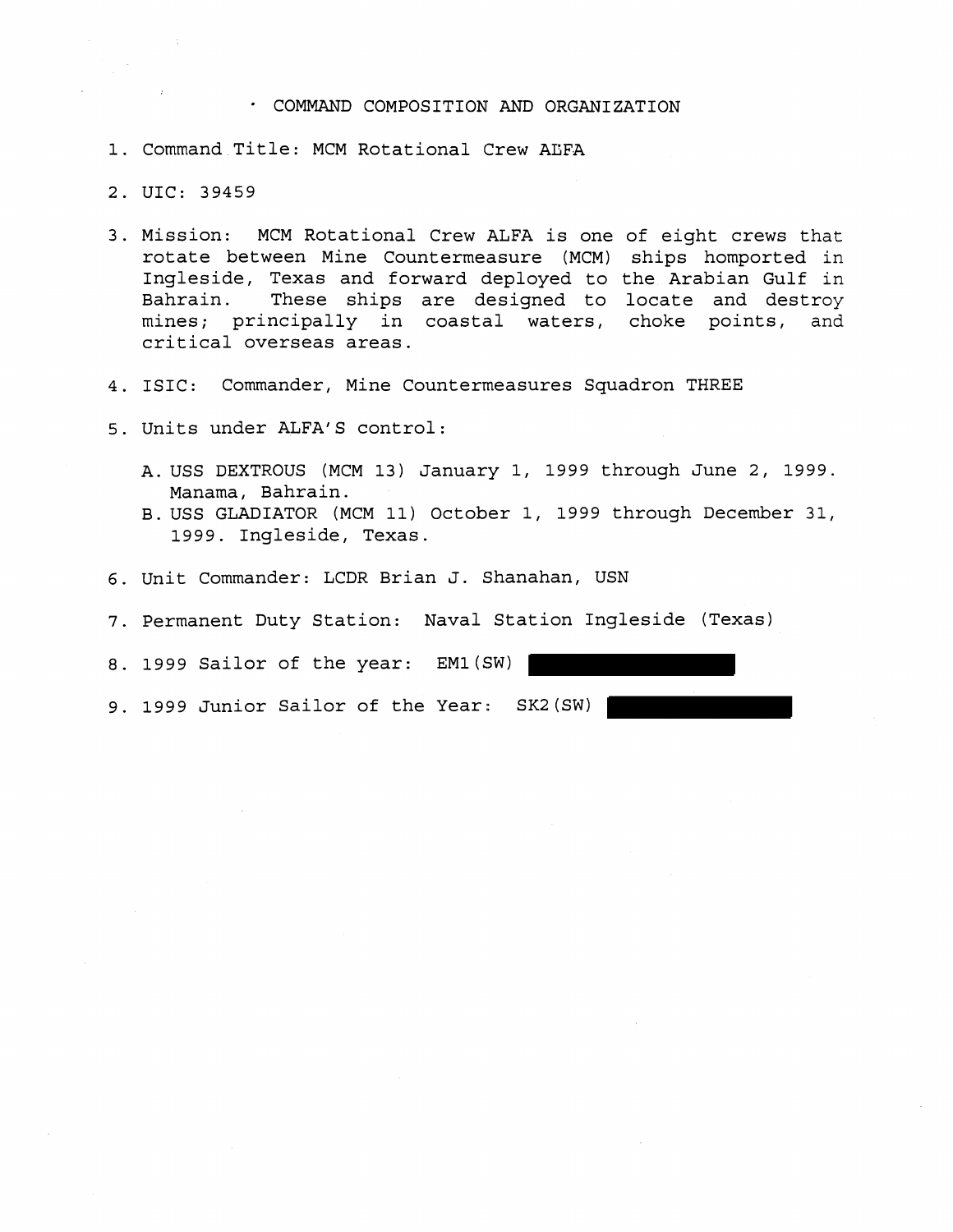# CHRONOLOGY

 $\frac{1}{\sqrt{2}}\frac{1}{\sqrt{2}}\frac{1}{\sqrt{2}}\left(\frac{1}{2}\right)^{\frac{1}{2}}\left(\frac{1}{2}\right)^{\frac{1}{2}}\left(\frac{1}{2}\right)^{\frac{1}{2}}\left(\frac{1}{2}\right)^{\frac{1}{2}}\left(\frac{1}{2}\right)^{\frac{1}{2}}\left(\frac{1}{2}\right)^{\frac{1}{2}}\left(\frac{1}{2}\right)^{\frac{1}{2}}\left(\frac{1}{2}\right)^{\frac{1}{2}}\left(\frac{1}{2}\right)^{\frac{1}{2}}\left(\frac{1}{2}\right)^{\frac{1}{2}}\left(\frac{1}{2}\right$ 

 $\mathcal{L}$ 

 $\mathcal{L}^{\pm}$ 

 $\label{eq:2.1} \frac{1}{2} \int_{0}^{2\pi} \frac{dx}{(x^2+y^2)^2} \, dx$ 

 $\ddot{\phantom{0}}$ 

| 01 JAN |  | $\label{eq:2.1} \frac{1}{\sqrt{2}}\left(\frac{1}{\sqrt{2}}\right)^{2} \left(\frac{1}{\sqrt{2}}\right)^{2} \left(\frac{1}{\sqrt{2}}\right)^{2} \left(\frac{1}{\sqrt{2}}\right)^{2} \left(\frac{1}{\sqrt{2}}\right)^{2} \left(\frac{1}{\sqrt{2}}\right)^{2} \left(\frac{1}{\sqrt{2}}\right)^{2} \left(\frac{1}{\sqrt{2}}\right)^{2} \left(\frac{1}{\sqrt{2}}\right)^{2} \left(\frac{1}{\sqrt{2}}\right)^{2} \left(\frac{1}{\sqrt{2}}\right)^{2} \left(\$ | INPORT MANAMA BAHRAIN, 'USS DEXTROUS (MCM 13)                    |
|--------|--|--------------------------------------------------------------------------------------------------------------------------------------------------------------------------------------------------------------------------------------------------------------------------------------------------------------------------------------------------------------------------------------------------------------------------------------------------------|------------------------------------------------------------------|
|        |  |                                                                                                                                                                                                                                                                                                                                                                                                                                                        | 02 JAN - 05 JAN UNDERWAY CENTRAL ARABIAN GULF                    |
|        |  |                                                                                                                                                                                                                                                                                                                                                                                                                                                        | 06 JAN - 31 JAN INPORT MANAMA BAHRAIN, PREPS FOR DRYDOCKING      |
|        |  |                                                                                                                                                                                                                                                                                                                                                                                                                                                        | SELECTIVE RESTRICTED AVAILABILITY (DSRA)                         |
| 01 FEB |  |                                                                                                                                                                                                                                                                                                                                                                                                                                                        | BERTH SHIFT FROM MANAMA PIER TO BASREC SHIPYARD PIER             |
| 02 FEB |  |                                                                                                                                                                                                                                                                                                                                                                                                                                                        | ENTERED DRYDOCK AT BASREC SHIPYARD, BAHRAIN                      |
|        |  |                                                                                                                                                                                                                                                                                                                                                                                                                                                        | 03 FEB - 02 APR SHIP IN DRYDOCK                                  |
| 03 APR |  |                                                                                                                                                                                                                                                                                                                                                                                                                                                        | SHIP DEPARTS DRYDOCK, REMAINS AT BASREC PIER,                    |
|        |  |                                                                                                                                                                                                                                                                                                                                                                                                                                                        | BAHRAIN                                                          |
|        |  |                                                                                                                                                                                                                                                                                                                                                                                                                                                        | 04 APR - 20 APR CONTINUED DSRA MAINTENANCE AT BASREC PIER,       |
|        |  |                                                                                                                                                                                                                                                                                                                                                                                                                                                        | <b>BAHRAIN</b>                                                   |
|        |  | $21$ APR $\overline{ }$                                                                                                                                                                                                                                                                                                                                                                                                                                | BERTH SHIFT FROM BASREC SHIPYARD TO MANAMA                       |
|        |  |                                                                                                                                                                                                                                                                                                                                                                                                                                                        | PIER, BAHRAIN                                                    |
|        |  |                                                                                                                                                                                                                                                                                                                                                                                                                                                        | 22 APR - 25 APR CONTINUED DSRA MAINTENANCE AT MANAMA PIER,       |
|        |  |                                                                                                                                                                                                                                                                                                                                                                                                                                                        | BAHRAIN                                                          |
|        |  |                                                                                                                                                                                                                                                                                                                                                                                                                                                        | 26 APR - 27 APR LIGHT OFF ASSESSMENT (LOA)                       |
|        |  |                                                                                                                                                                                                                                                                                                                                                                                                                                                        | 28 APR - 18 MAY CONTINUED DSRA MAINTENANCE AT MANAMA PIER,       |
|        |  |                                                                                                                                                                                                                                                                                                                                                                                                                                                        | BAHRAIN                                                          |
|        |  |                                                                                                                                                                                                                                                                                                                                                                                                                                                        | 19 MAY SEA TRIALS                                                |
|        |  |                                                                                                                                                                                                                                                                                                                                                                                                                                                        | 20 MAY - 24 MAY CONTINUED DSRA MAINTENANCE AT MANAMA PIER,       |
|        |  |                                                                                                                                                                                                                                                                                                                                                                                                                                                        | BAHRAIN                                                          |
|        |  | 25 MAY 25                                                                                                                                                                                                                                                                                                                                                                                                                                              | DRYDOCKING SELECTIVE RESTRICTED AVAILABILITY                     |
|        |  |                                                                                                                                                                                                                                                                                                                                                                                                                                                        | COMPLETED                                                        |
|        |  |                                                                                                                                                                                                                                                                                                                                                                                                                                                        | 26 MAY - 01 JUN CREW TURNOVER WITH MCM ROTATIONAL CREW DELTA     |
|        |  | 02 JUN                                                                                                                                                                                                                                                                                                                                                                                                                                                 | DEPARTED MANAMA, BAHRAIN                                         |
| 03 JUN |  |                                                                                                                                                                                                                                                                                                                                                                                                                                                        | RETURNED TO INGLESIDE, TEXAS                                     |
|        |  |                                                                                                                                                                                                                                                                                                                                                                                                                                                        | 04 JUN - 26 SEP CREW TRAINING AVAILABILITY & STAND DOWN PERIOD   |
|        |  |                                                                                                                                                                                                                                                                                                                                                                                                                                                        | 27 SEP - 30 SEP CREW TURNOVER OF USS GLADIATOR WITH CREW FOXTROT |
| 01 OCT |  |                                                                                                                                                                                                                                                                                                                                                                                                                                                        | EMBARKED USS GLADIATOR (MCM 11), INGLESIDE, TX                   |
|        |  |                                                                                                                                                                                                                                                                                                                                                                                                                                                        | 02 OCT - 05 OCT INPORT INGLESIDE, TX                             |
|        |  |                                                                                                                                                                                                                                                                                                                                                                                                                                                        | 06 OCT - 07 OCT UNDERWAY GULF OF MEXICO FOR CREW TRAINING        |
|        |  |                                                                                                                                                                                                                                                                                                                                                                                                                                                        | 08 OCT - 11 OCT INPORT INGLESDIE, TX                             |
|        |  |                                                                                                                                                                                                                                                                                                                                                                                                                                                        | 12 OCT - 13 OCT UNDERWAY GULF OF MEXICO FOR CREW TRAINING        |
|        |  |                                                                                                                                                                                                                                                                                                                                                                                                                                                        | 14 OCT - 18 OCT INPORT INGLESDIE, TX                             |
|        |  |                                                                                                                                                                                                                                                                                                                                                                                                                                                        | 19 OCT - 21 OCT UNDERWAY GULF OF MEXICO FOR CREW TRAINING        |
|        |  |                                                                                                                                                                                                                                                                                                                                                                                                                                                        | 22 OCT - 07 NOV INPORT INGLESIDE, TX                             |
|        |  |                                                                                                                                                                                                                                                                                                                                                                                                                                                        | 08 NOV - 10 NOV UNDERWAY GULF OF MEXICO FOR CREW TRAINING        |
|        |  |                                                                                                                                                                                                                                                                                                                                                                                                                                                        | 11 NOV - 15 NOV INPORT INGLESIDE, TX                             |
|        |  |                                                                                                                                                                                                                                                                                                                                                                                                                                                        | 16 NOV - 17 NOV UNDERWAY GULF OF MEXICO FOR CREW TRAINING        |
|        |  |                                                                                                                                                                                                                                                                                                                                                                                                                                                        | 18 NOV - 22 NOV INPORT INGLESIDE, TX                             |
|        |  |                                                                                                                                                                                                                                                                                                                                                                                                                                                        | 23 NOV - 26 NOV UNDERWAY TO TOW NAVAL VESSEL IN DISTRESS         |
|        |  |                                                                                                                                                                                                                                                                                                                                                                                                                                                        | 27 NOV - 12 DEC INPORT INGLESIDE, TX                             |
|        |  |                                                                                                                                                                                                                                                                                                                                                                                                                                                        | 13 DEC - 17 DEC COMMAND ASSESSMENT OF READINESS AND TRAINING     |
|        |  |                                                                                                                                                                                                                                                                                                                                                                                                                                                        | (CART II)                                                        |
|        |  |                                                                                                                                                                                                                                                                                                                                                                                                                                                        | 18 DEC - 31 DEC HOLIDAY LEAVE AND UPKEEP PERIOD                  |

 $\sim 10^7$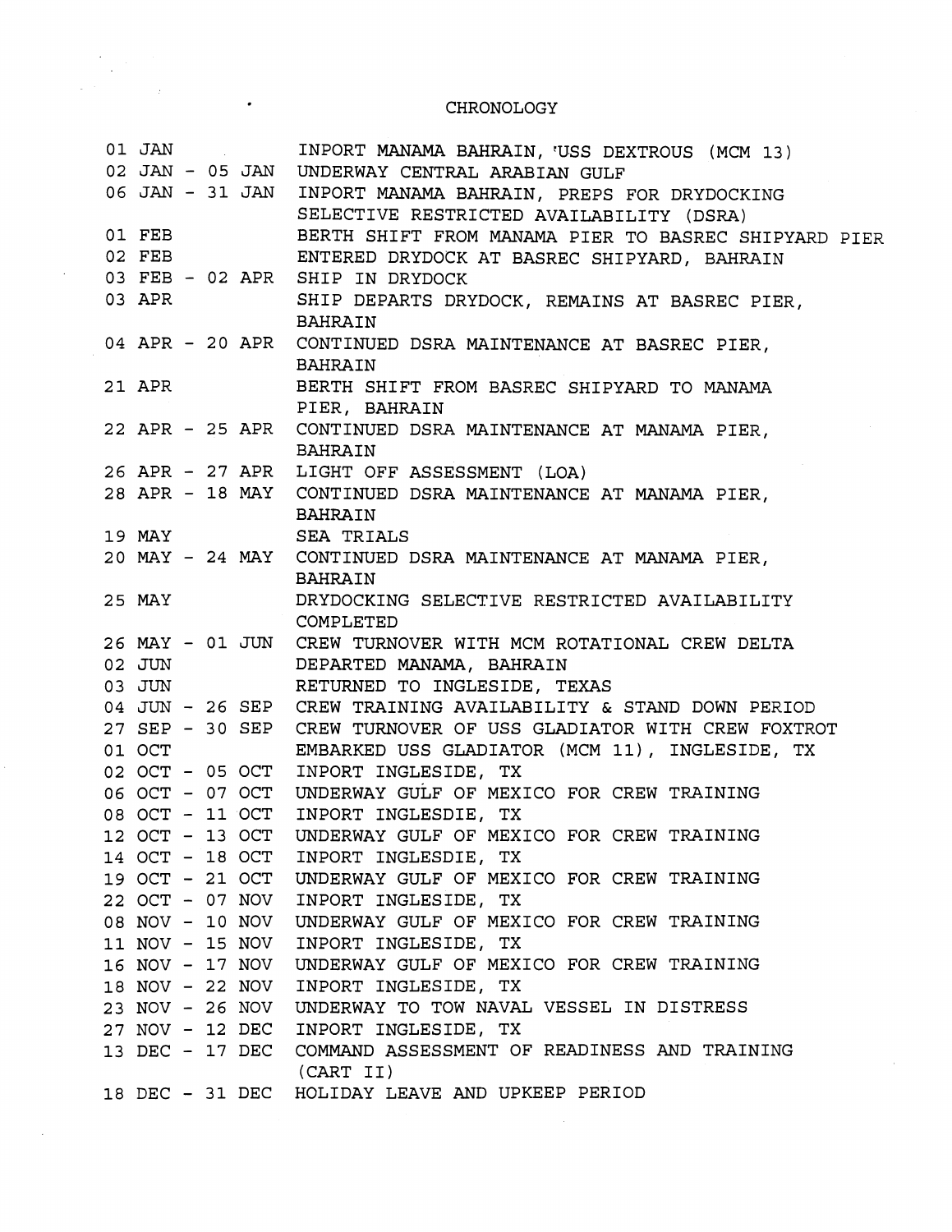### NARRATIVE

 $\mathfrak{k}_{\mathbb{Z}_{2}}$  .

The first of the year saw MCMROTCREW ALFA embarked on USS<br>DEXTROUS (MCM 13). After a short underway period. the ship After a short underway period, the ship made preparations for a rigorous DSRA.

The DSRA for USS DEXTROUS (MCM 13) was the first to be completed in the FIFTH FLEET AOR by an MCM class ship. This unprecedented event was met head on by all parties involved, saving the Federal Government millions of dollars. The following departments assisted shipyard workers in accomplishing various contracted work packages as noted below:

#### **DECK DEPARTMENT**

- Removed anchor chain from the ship to sandblast and repaint the chain.
- Repainted the ship's chain locker.
- Completely repainted all of the crew living spaces, while replacing all linen, mattresses and curtains.
- Replaced all non-skid on the exterior decks of the ship.
- Replaced nearly all of the interior PRC decks.
- Totally repainted.the exterior of the ship.

#### **ENGINEERING DEPARTMENT**

- Installed the Integrated Ship's Control System (ISCS).
- Repaired 1A SSDG 1R cylinder.
- Replaced refrigerant in A/C's with R-134a.
- Installed shaft seals.
- Installed modifications to the magnetic particle detector for the main engines.
- Installed flexible fuel oil return lines to main engines.
- Replaced #2 Medium Pressure Air Compressor.

#### **SUPPLY DEPARTMENT**

- Refurbished messdecks and galley equipment and spaces.

## **OPERATIONS DEPARTMENT**

- Repainted and restored the Combat Information Center.
- Refurbished hull locks on AN/SQQ-32(V)2 sonar.